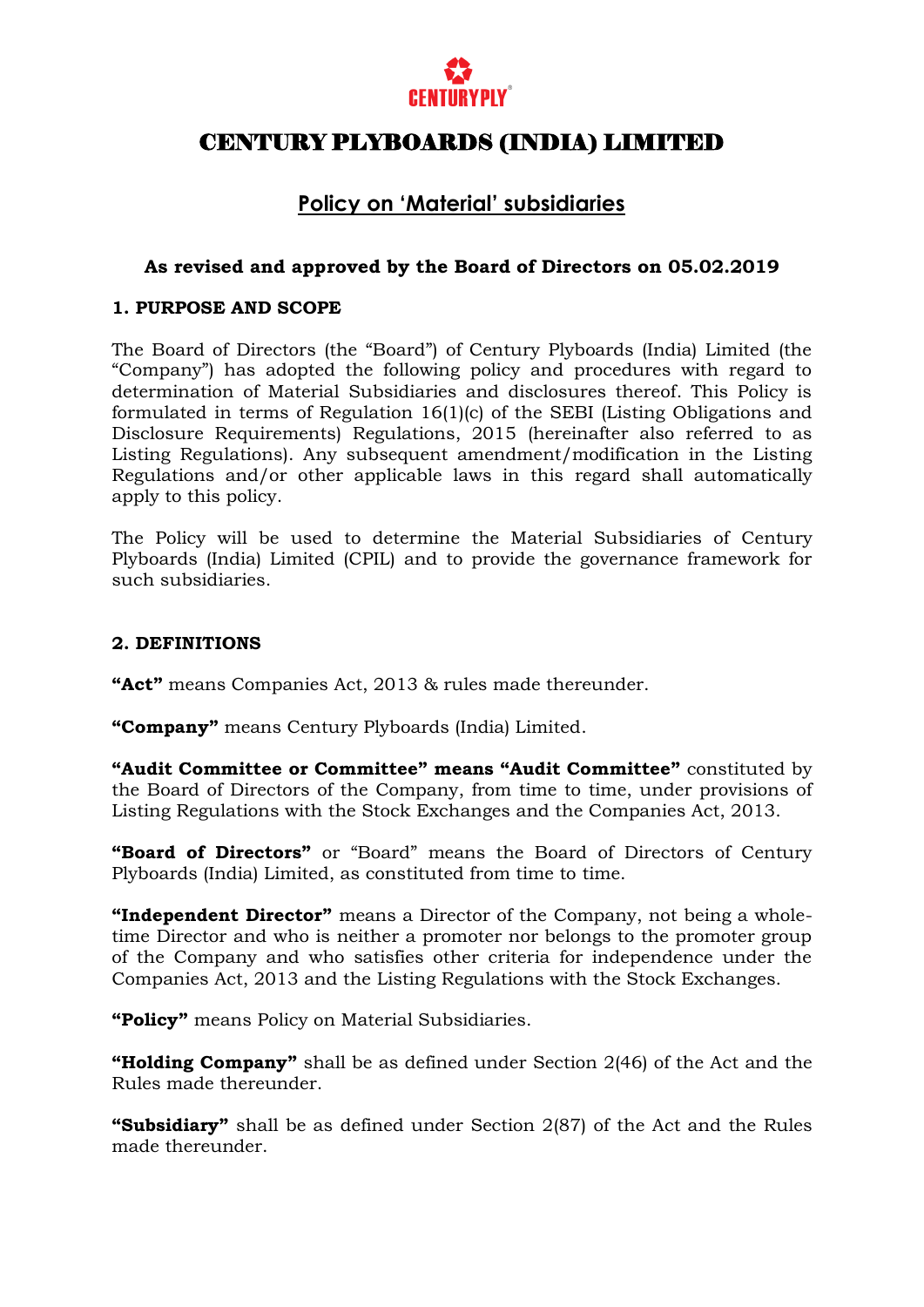

**"Material subsidiary"** means a subsidiary, whose income or net worth exceeds ten percent of the consolidated income or net worth respectively, of the listed entity and its subsidiaries in the immediately preceding accounting year."

**"Significant Transaction or Arrangement"** means any individual transaction or arrangement that exceeds or is likely to exceed 10% of the total revenues or total expenses or total assets or total liabilities, as the case may be, of the unlisted subsidiary for the immediately preceding accounting year.

**"Control"** shall include the right to appoint majority of the directors or to control the management or policy decisions exercisable by a person or persons acting individually or in concert, directly or indirectly, including by virtue of their shareholding or management rights or shareholders agreements or voting agreements or in any other manner.

Any term not defined herein, shall have the same meaning ascribed to it, as defined under the Companies Act, 2013 or Rules framed thereunder, the Listing Regulations, Act, Rules and Regulations framed by Securities Exchange Board of India or any other relevant legislation applicable to the Company.

## **3. IDENTIFICATION OF "MATERIAL" SUBSIDIARY**

A subsidiary shall be considered as material if –

The income or net worth of the Subsidiary exceeds ten percent of the consolidated income or net worth respectively, of the listed entity and its subsidiaries in the immediately preceding accounting year.

### **4. GOVERNANCE FRAMEWORK**

- a) At least one independent director on the board of directors of the listed entity shall be a director on the board of directors of an unlisted material subsidiary, whether incorporated in India or not. Explanation - For the purposes of this sub-clause, notwithstanding anything to the contrary contained in regulation 16 of the Listing Regulations or defined hereinabove, the term "material subsidiary" shall mean a subsidiary, whose income or net worth exceeds twenty percent of the consolidated income or net worth respectively, of the Company and its subsidiaries in the immediately preceding accounting year.
- b) The Audit Committee of the listed holding company shall review the financial statements, in particular, the investments made by the unlisted subsidiary company.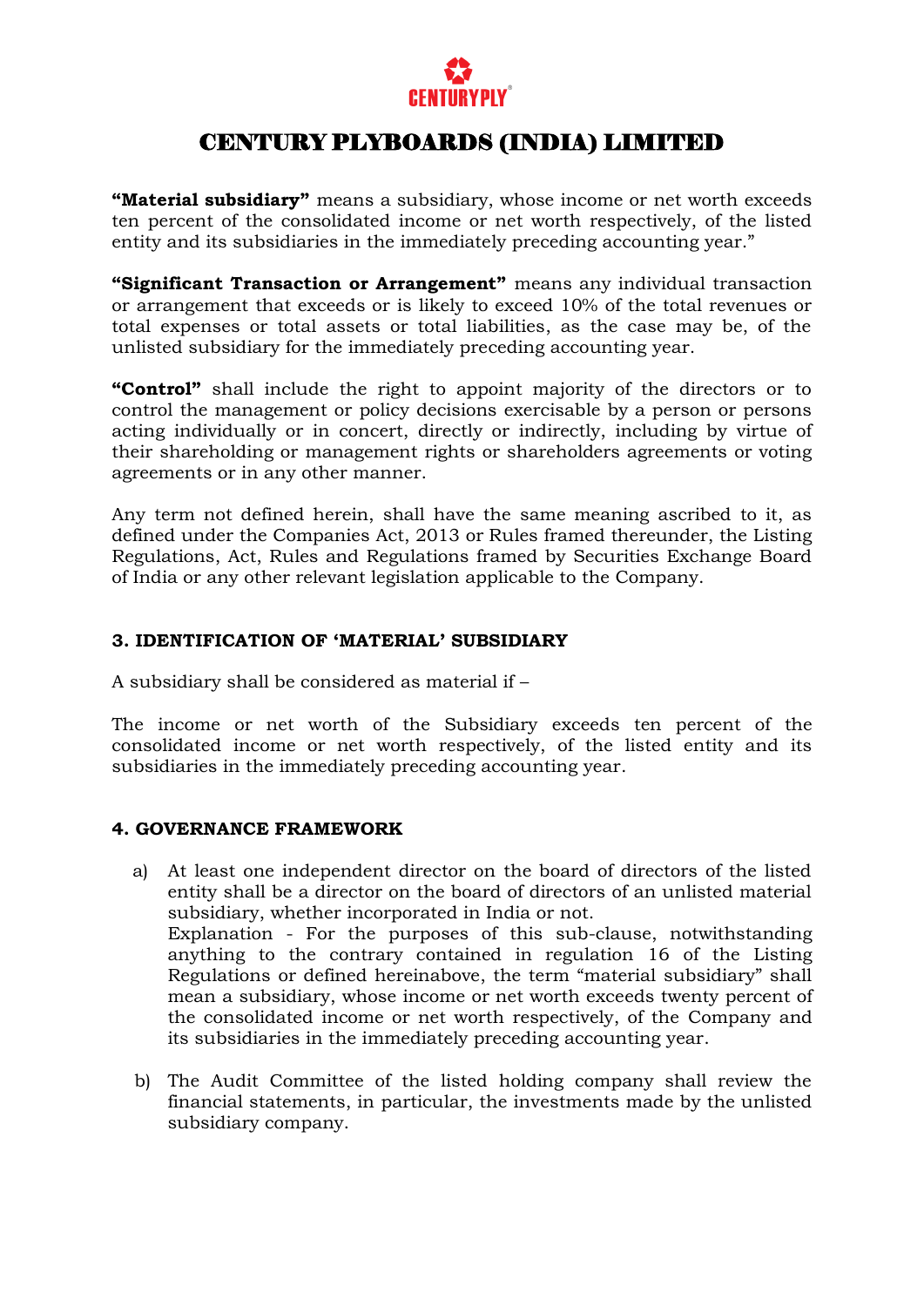

- c) The minutes of the Board Meetings of the Unlisted Subsidiary Companies shall periodically be placed before the Board of the Company.
- d) The management of the unlisted subsidiary shall periodically bring to the notice of the Board of Directors of the listed entity, a statement of all significant transactions and arrangements entered into by the unlisted subsidiary.

## **5. DISPOSAL OF SHARES/ ASSETS OF MATERIAL SUBSIDIARY**

The Company, without the prior approval of the members by Special resolution, shall not-

- a) dispose of shares in its material subsidiary which would reduce its shareholding (either on its own or together with other subsidiaries) to less than 50% or cease the exercise of control over the subsidiary except in cases where such divestment is made under a scheme of arrangement duly approved by a Court/Tribunal or under a resolution plan duly approved under section 31 of the Insolvency Code and such an event is disclosed to the recognized stock exchanges with one day of the resolution plan being approved
- b) sell, dispose and lease the assets amounting to more than twenty percent of the assets of the material subsidiary on an aggregate basis during afinancial year unless the sale/disposal/lease is made under a scheme of arrangement duly approved by a Court/Tribunal or under a resolution plan duly approved under section 31 of the Insolvency Code and such an event is disclosed to the recognized stock exchanges with one day of the resolution plan being approved.

### **6. SECRETARIAL AUDIT**

The Company and its material unlisted subsidiaries incorporated in India shall undertake secretarial audit and shall annex with its annual report, a secretarial audit report, given by a company secretary in practice.

## **7. DISCLOSURES**

This policy shall be disclosed on the company's website, www.centuryply.com and a web link thereto shall be provided in the Annual Report.

### **8. REVIEW AND AMENDMENT**

This policy will be reviewed by the Board of Directors of the Company or by any of its Committee (as may be authorized by the Board of Directors in this regard) as they deem necessary. Any change in the Policy shall be approved by the Board of Directors of the Company or its Committee. The Board of Directors or